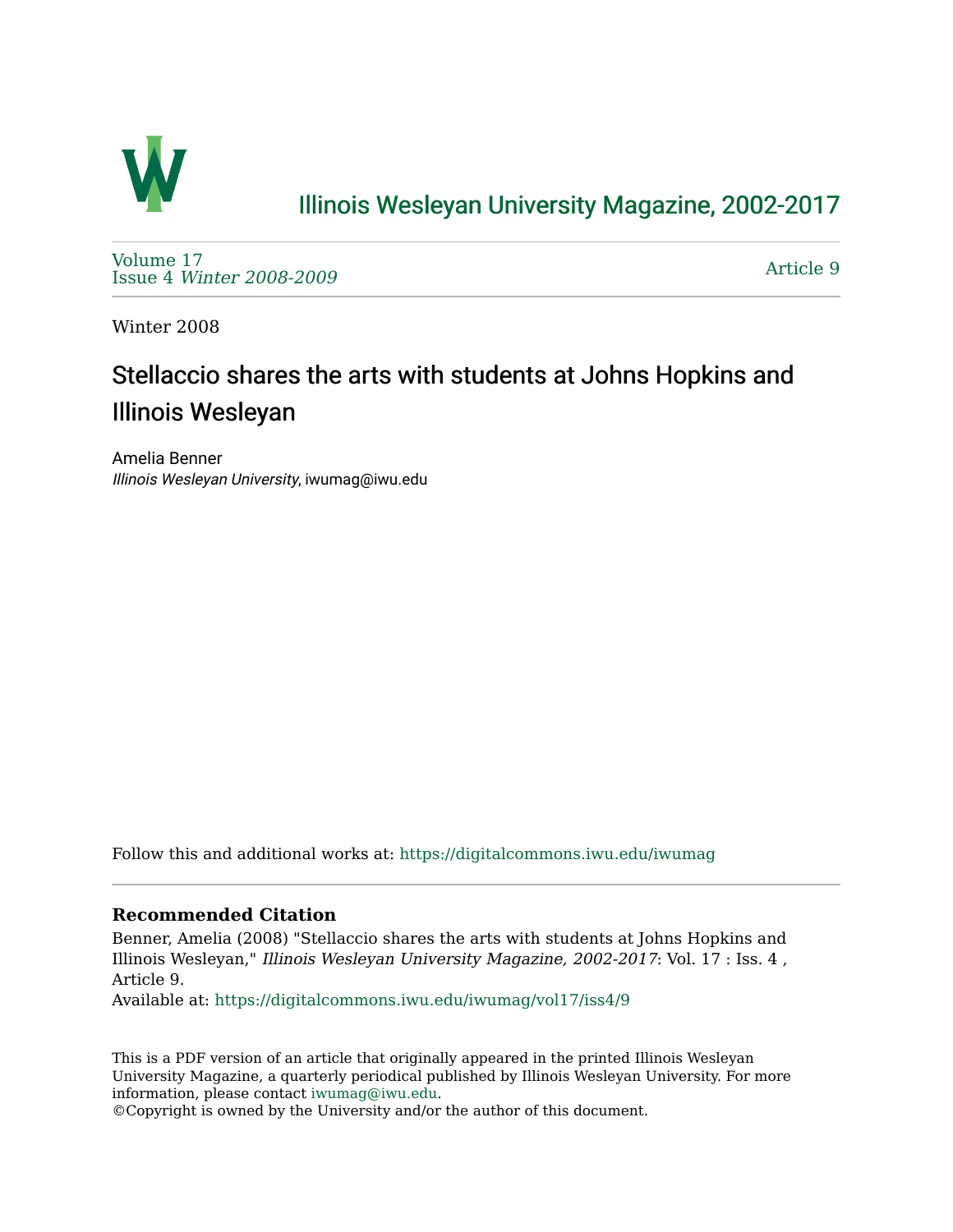## Stellaccio shares the arts with students at Johns Hopkins and Illinois Wesleyan

#### **Story by AMELIA BENNER**



While the works of the great composers may be timeless, Johns Hopkins University professor Cherie (Egbers) Stellaccio '66 believes that the process of teaching music is always changing.

"Lines of distinction among music genres are being redefined, as evidenced by titles such as *Hip-Hop Symphony with Classical Overtones,*" says Cherie, who is a vocal/general music specialist in the Music Education Division at Hopkins' Peabody Conservatory. "Even gospel choirs and country music singers are now performing together in those great music halls which once programmed only classical music. Music educators like myself have had to adjust."

Cherie has taken her expertise in teaching music all over the world. In July 2008 she led a workshop in integrated arts at the bi-annual conference of the International Society

for Music Education, held in Bologna, Italy. She has also presented at the Institute of Chinese Traditional Music in Beijing, and the International Symposium on Teaching World Music, held in the United Kingdom.

"I believe that the music of other cultures should be included along with the music works that are considered to be the pillars of Western culture," Cherie says. "Our heritage in the 21st century is world music, not only western music. Personally, I've always had a passion for travel and a strong desire to know about other cultures, and those passions have influenced my teaching over the years."

Those same passions inspired Cherie and her son Anthony to found the Anthony E. Stellaccio Visiting Artists Fund at Illinois Wesleyan.

The idea for the funds came about in 2004, when Anthony, a ceramic artist, organized a lecture tour after he spent two years studying art in post-Soviet Lithuania. "I happened to